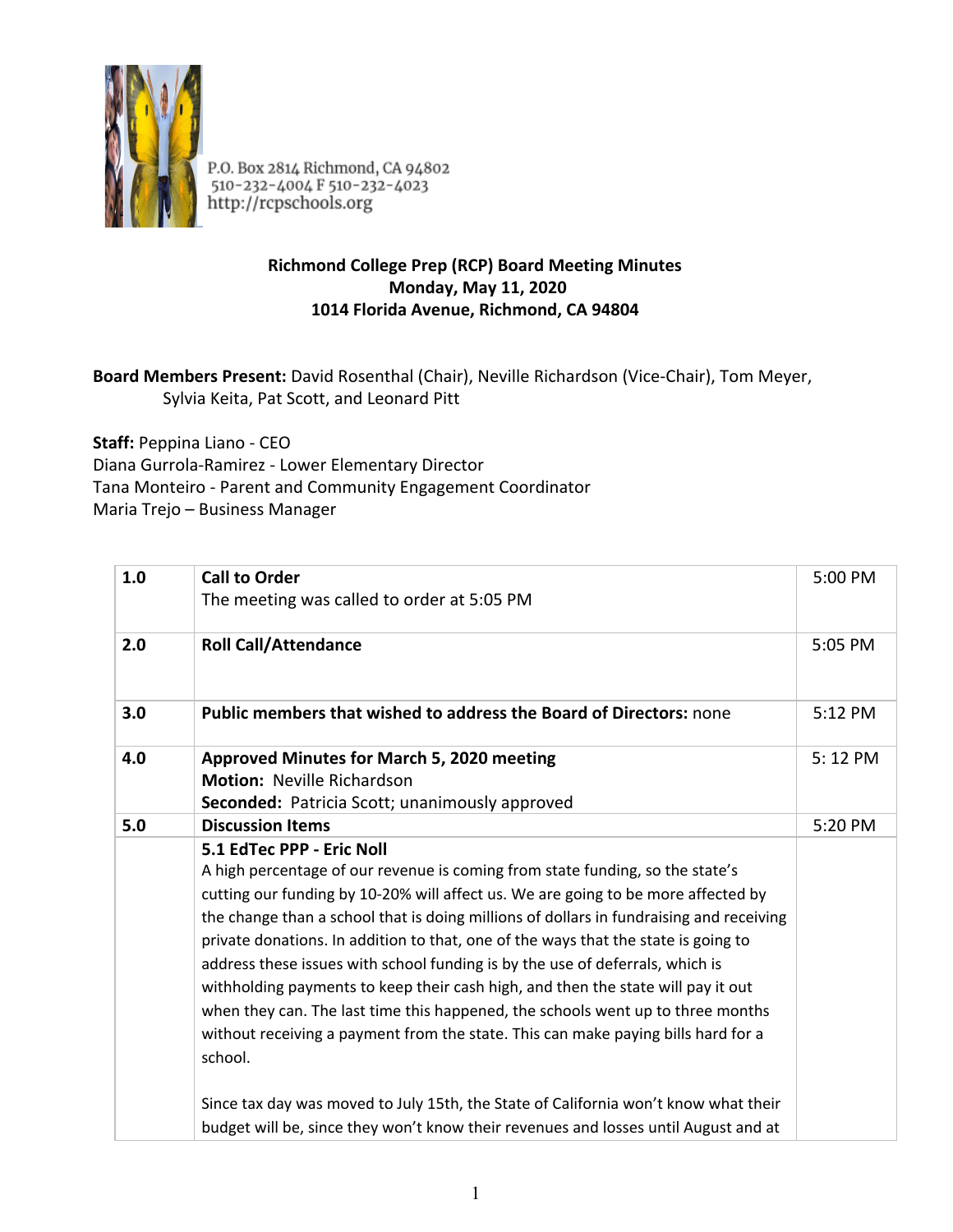the latest September. Therefore, it's going to be really hard to gauge the economic damage. The first payment that is deferred is the State aid because of our student demographics, due to RCP's receiving fewer funds from property taxes. Other sources like public and private money that we are potentially able to receive are likely going to be decreased or cut. All these factors put together spell out significant economic uncertainty for RCP.

If RCP finds itself in a situation of insolvency, no one is going to bail us out. We don't want to lose the school. We must be careful about managing our reserves and maintain our cash balance. We have a 501-C3 tax-exempt status which makes us eligible to apply for the Paycheck Protection Program (PPP)--a low-interest loan. A school district like WCCUSD can't apply, but the state will bail them out since they can't leave the county without schools for students to attend. RCP would only need to certify our economic uncertainty to receive the PPP loan. Seventy-five percent of the PPP loan has to be used for payroll, and the other 25% can be used to pay rent, utilities, etc. Part of the loan can be forgiven. I don't recall how much, but we have to pay 1% interest on the amount that is not forgiven, which is really good financing for RCP.

Mr. Rosenthal: Why must there be a Board resolution in accepting the PPP money, and why is it due by a particular date?

Eric Noll: First, there is a particular date because the federal government and the Small Business Administration (SBA) require that if you have previously applied for the funds and received them, and you are choosing to refund them and give back the money for any reason, they are asking that organizations do that by the 14th of May. We want to prove in the future, if anyone were to criticize us, that prior to that giveback date, the Board assessed the economic uncertainty that RCP was facing, weighed out all of our options, made a choice to receive the PPP money, and will not be returning the funds by May 14th. We want to show evidence that we have really thought this through within the May 14th deadline.

Patricia Scott makes a motion to approve the resolution to accept the PPP loan, and Neville Richrdson seconds the motion. The Board unanimously approves the resolution.

## **5.2 Update on Parent and Community activities**

Update from Tana Monteiro, Parent and Community Engagement Coordinator:

In the beginning of the pandemic, we were referring our families to the District's food distribution centers. They have 19 locations where families can pick up food for their children from 0 to 18 years of age. Nystrom Elementary School is next door to us, and I go there to volunteer to distribute food. I saw some of our families there to pick up meals, but only a small number. Leadership High School was going to start distributing a 5-day Meal Kit to their students, so we decided to start distributing a 5-day Meal Kit to our families. We have set up a grab-and-go method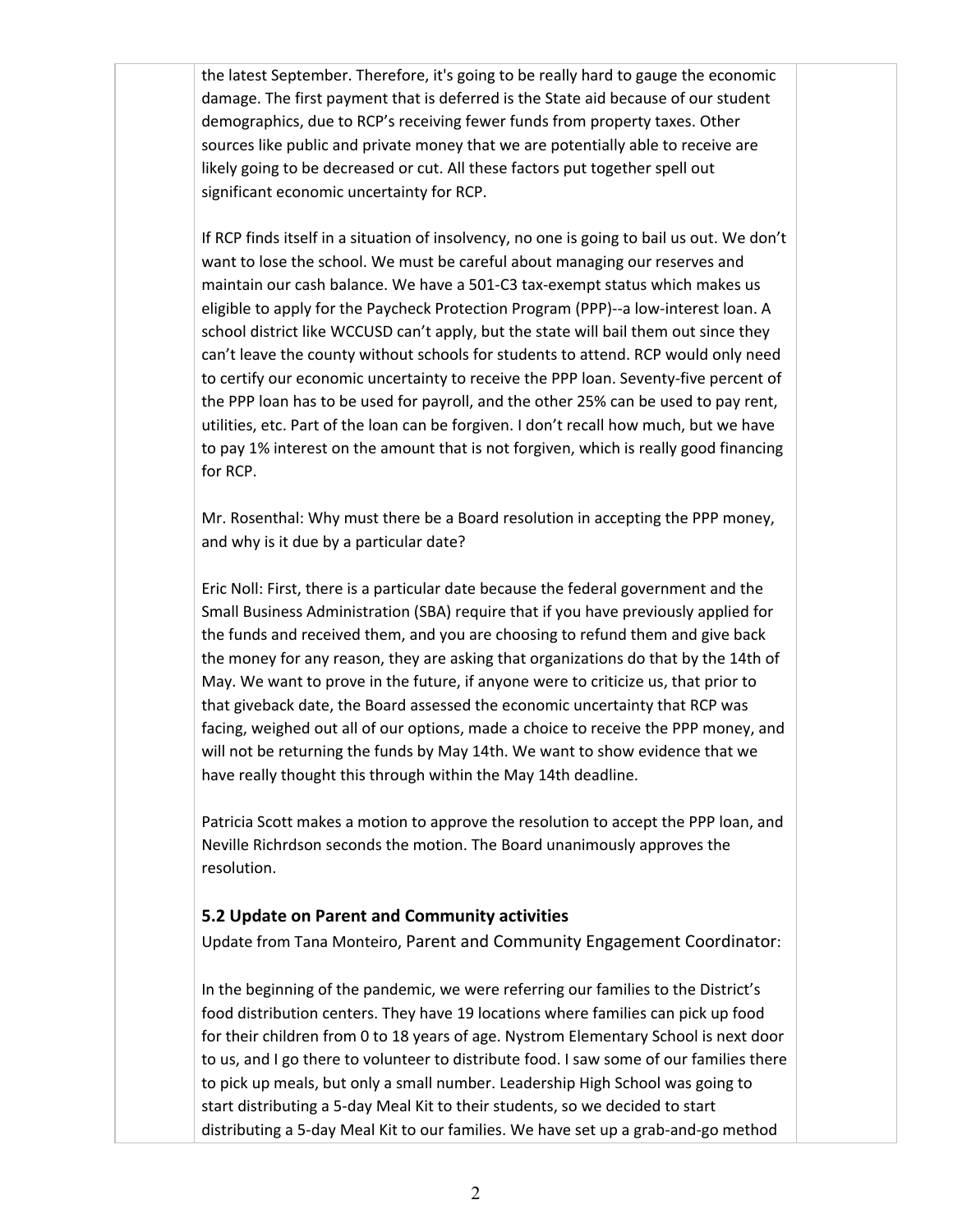to minimize exposure to our families and staff. Staff wear masks and gloves, and we are practicing all the recommended safety procedures outlined by the county. Having parents come to pick up the gab-and-go meals has opened the door for them to engage with us and ask for additional resources.

We are planning to have a hybrid online summer program where parents come to pick up books with a reading log, a book report, and coloring pages. Students can continue to engage in online learning but also have other resources to engage their time in some learning. Ms. Lunnon, Mr. Chang, and I are looking to figure something out for summer school that is robust and engaging.

Ms. Liano: All of our plans are tentative, since the future is so uncertain at this point. I want to wait for the green light from the county before we start planning what the summer schools will look like. I am very concerned for the health of our students and don't want to put them in danger.

## **5.3 Presentation on Board Governance**

Neville Richrdson: Before the school was closed, the school leaders had a great conversation about why we needed to close the school. Now we are actually ahead, and I am grateful for Peppina's leadership in making the right decisions at the right time. Also, thank you for being so responsive and proactive. I am thinking of ways we can be more efficient and powerful as a Board. I looked around on the internet about Board governance. I came across a couple of organizations that help Board members to be stronger. The National Association of Corporate Directors (NACD) (don't let the word corporate throw you off because the information also pertains to non-profit organizations) would help us as a Board to support our staff. There are a lot of things that the NACD helps with. I will only touch on a few briefly. They are: governance, risk mitigation, and board recruitment services. This will help the Board approach things in a more professional manner, helping all the Board members collectively and individually to be better.

I called Peter Laub from EdTec and told him a little bit about the NACD. He thought it was a great idea. He also gave me a name of another organization called Board on Track, and I called them. I looked at both options and they are very similar, but if I were to pick one, I would lean towards the NACD.They also enable you to interact and collaborate with other Boards, which is so important in this time frame. We want to understand what other Boards are doing to alleviate risk and manage this pandemic.

I'm not sure that we should open the school in August. There are so many things that are new to us, that we have to really take into account. There are so many roles within RCP that have to change, and we don't want to lay people off. We definitely have to redesign roles within our organization and change the way we do things. Our students are not students that learn remotely. They can, but they are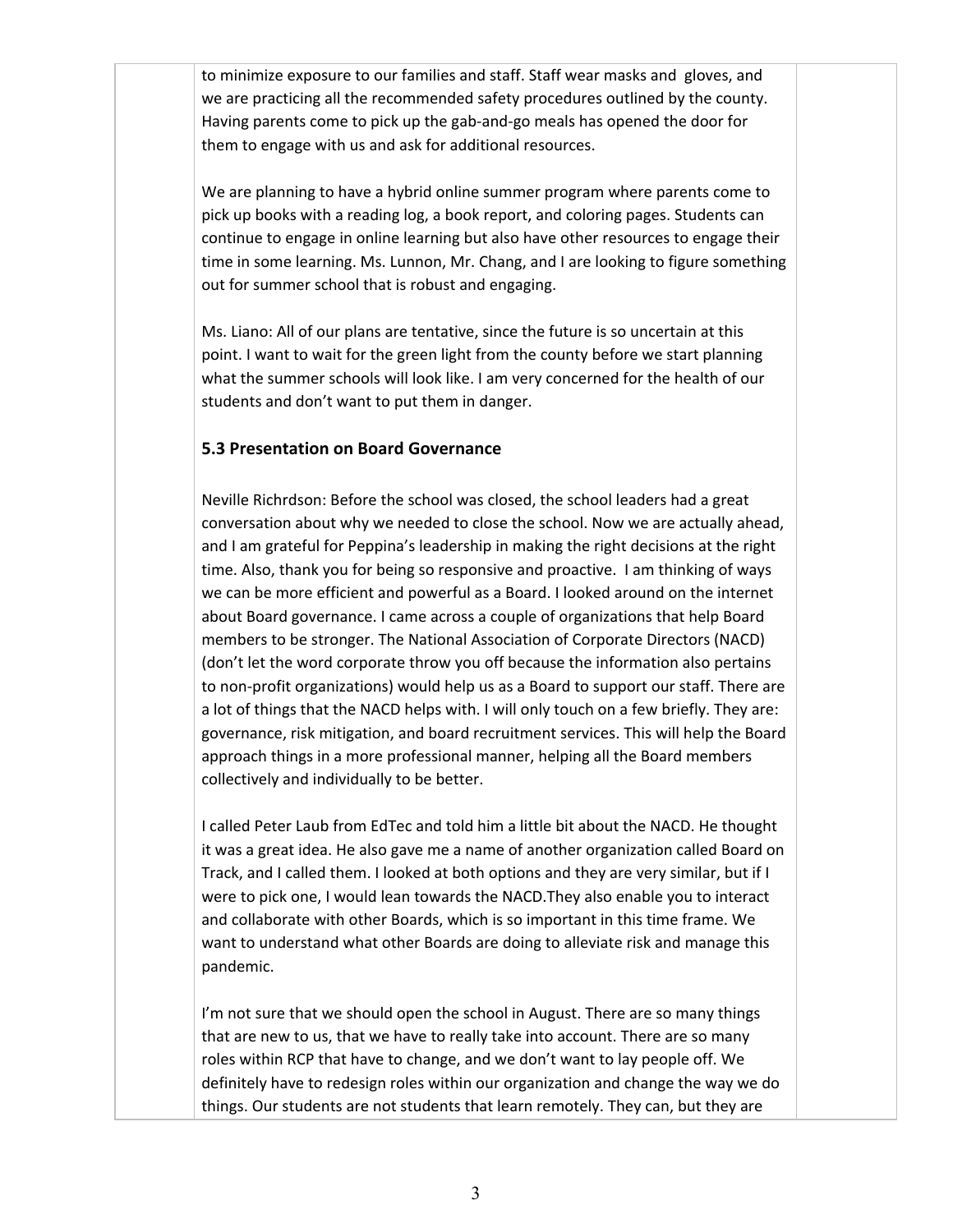|     | not the best students to learn remotely. There are things that we will have to try to                                                                                    |         |
|-----|--------------------------------------------------------------------------------------------------------------------------------------------------------------------------|---------|
| 6.0 | do differently.<br><b>6.0 Report from CEO</b>                                                                                                                            | 6:15 PM |
|     | 6.1 Ms. Peppina Liano                                                                                                                                                    |         |
|     | Ms. Ramirez, the Lower Elementary Director, gave an update on the distance                                                                                               |         |
|     | learning taking place:                                                                                                                                                   |         |
|     | Lower Elementary (TK-4th grade) began the first two weeks of the pandemic using                                                                                          |         |
|     | paper work packets because of the uncertainty. The Directors didn't know what was                                                                                        |         |
|     | going to happen. Also, the younger students have a hard time logging into Google                                                                                         |         |
|     | Classroom with their email addresses. Once there was confirmation that the                                                                                               |         |
|     | stay-at-home order would go beyond April, TK-4th grade teachers started using                                                                                            |         |
|     | Google Classroom as the platform to deliver online lessons to students. The                                                                                              |         |
|     | teachers have been amazing, uploading their lesson plans every Sunday evening.                                                                                           |         |
|     | Every Monday morning, they load their lessons in Google Classroom.                                                                                                       |         |
|     | Upper Elementary can go live with their lessons three times per week. Lower                                                                                              |         |
|     | Elementary has pre-recorded lessons that they load, and students watch and                                                                                               |         |
|     | complete the work. Teachers are following the scope and sequence of their                                                                                                |         |
|     | assignments in coordination with the Directors. Parents (the ones that can) are                                                                                          |         |
|     | supporting teachers with their children's online learning.                                                                                                               |         |
|     | We purchased 49 additional Chromebooks since Lower Elementary shares their                                                                                               |         |
|     | carts where the Chromebooks are stored. We were able to distribute the                                                                                                   |         |
|     | Chromebooks to every family that needed one. Teachers take attendance with an                                                                                            |         |
|     | online color-coded tracker. We update the spreadsheet and make comments. As of                                                                                           |         |
|     | now, 60% of students are completing the assignments. It is hard to get the                                                                                               |         |
|     | remaining 40% to engage in online learning.                                                                                                                              |         |
|     | I use the tracker and spend Fridays and Saturdays calling parents and asking what                                                                                        |         |
|     | their needs are so their students can connect and get the assignments done. Some                                                                                         |         |
|     | of the barriers are that parents are essential workers, and they drop their child at a                                                                                   |         |
|     | daycare and don't have anyone to monitor their online learning. Also, parents get                                                                                        |         |
|     | home late and are unable to help with completing the online assignments. I have                                                                                          |         |
|     | created schedules for parents who work during the week so they can help their<br>child complete some assignments during the weekend. We are proud of our RCP             |         |
|     | parents for their effort in partnering with us.                                                                                                                          |         |
|     |                                                                                                                                                                          |         |
|     | Upper Elementary started online learning the very first day of the pandemic. Fifth                                                                                       |         |
|     | through eighth grades have Chromebooks for all the families. Students have weekly                                                                                        |         |
|     | playlists that are uploaded through Google Classroom, and the playlist is on the RCP<br>website. Upper Elementary has live classes three days a week. Parents have asked |         |
|     | for modifications in the schedule for both Upper and Lower Elementary.                                                                                                   |         |
|     |                                                                                                                                                                          |         |
|     | Ms. Liano: Preschool is being taught online, and I have been able to observe a few<br>of their online classes.                                                           |         |
|     |                                                                                                                                                                          |         |